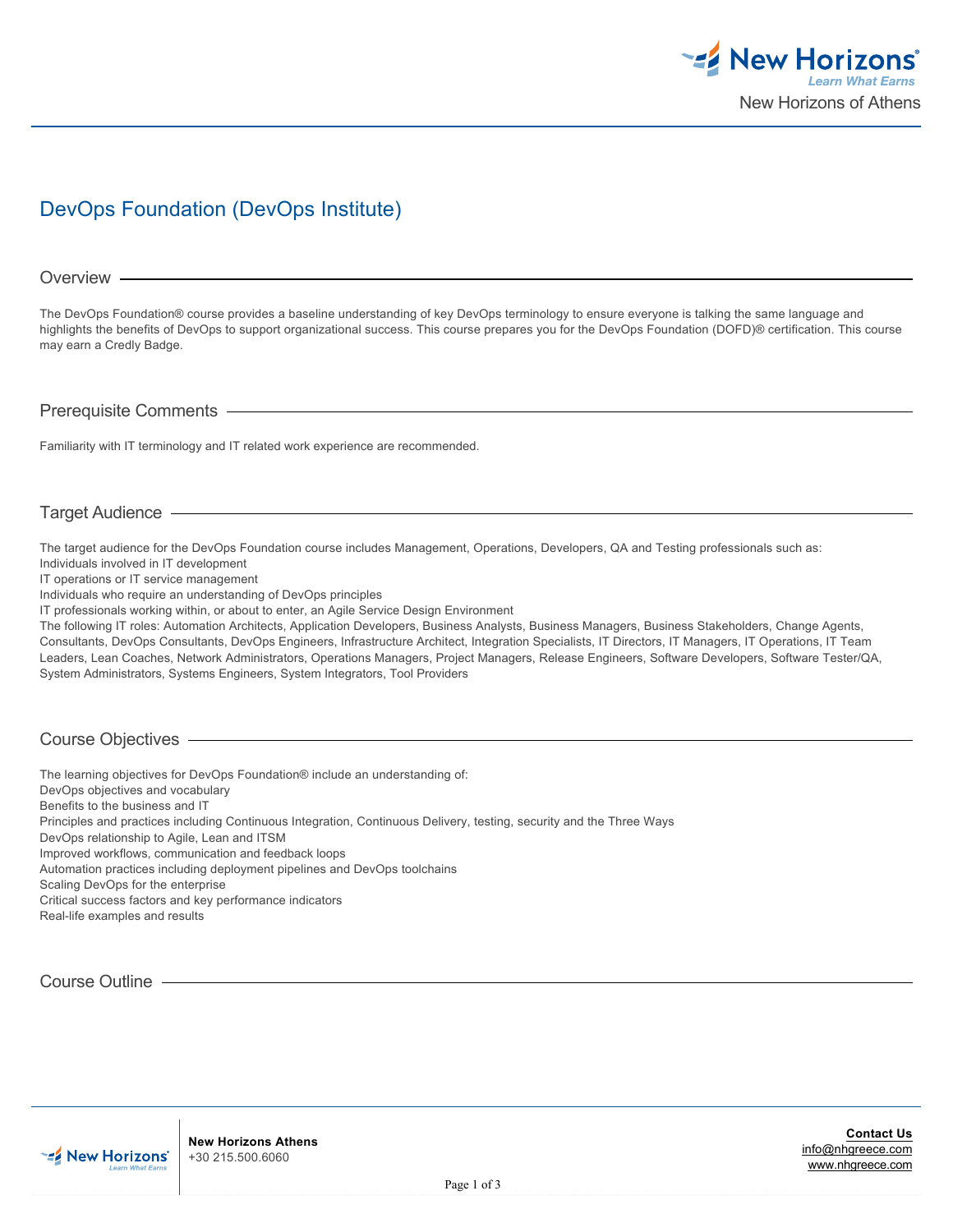

#### **1 - Exploring DevOps**

Defining DevOps Why Does DevOps Matter?

#### **2 - Core DevOps Principles**

The Three Ways The First Way The Theory of Constraints The Second Way The Third Way Chaos Engineering Learning Organizations

### **3 - Key DevOps Practices**

Continuous Delivery Site Reliability & Resilience Engineering DevSecOps **ChatOps** Kanban

#### **4 - Business and Technology Frameworks**

Agile **ITSM** Lean Safety Culture Learning Organizations Sociocracy/Holacracy Continuous Funding

### **5 - Culture, Behaviors & Operating Models**

Defining Culture Behavioral Models Organizational maturity models Target Operating Models

# **6 - Automation & Architecting DevOps Toolchains**

CI/CD Cloud Containers Kubernetes DevOps Toolchain



**New Horizons Athens** +30 215.500.6060

**Contact Us** [info@nhgreece.com](mailto:info@nhgreece.com) [www.nhgreece.com](http://www.nhgreece.com)